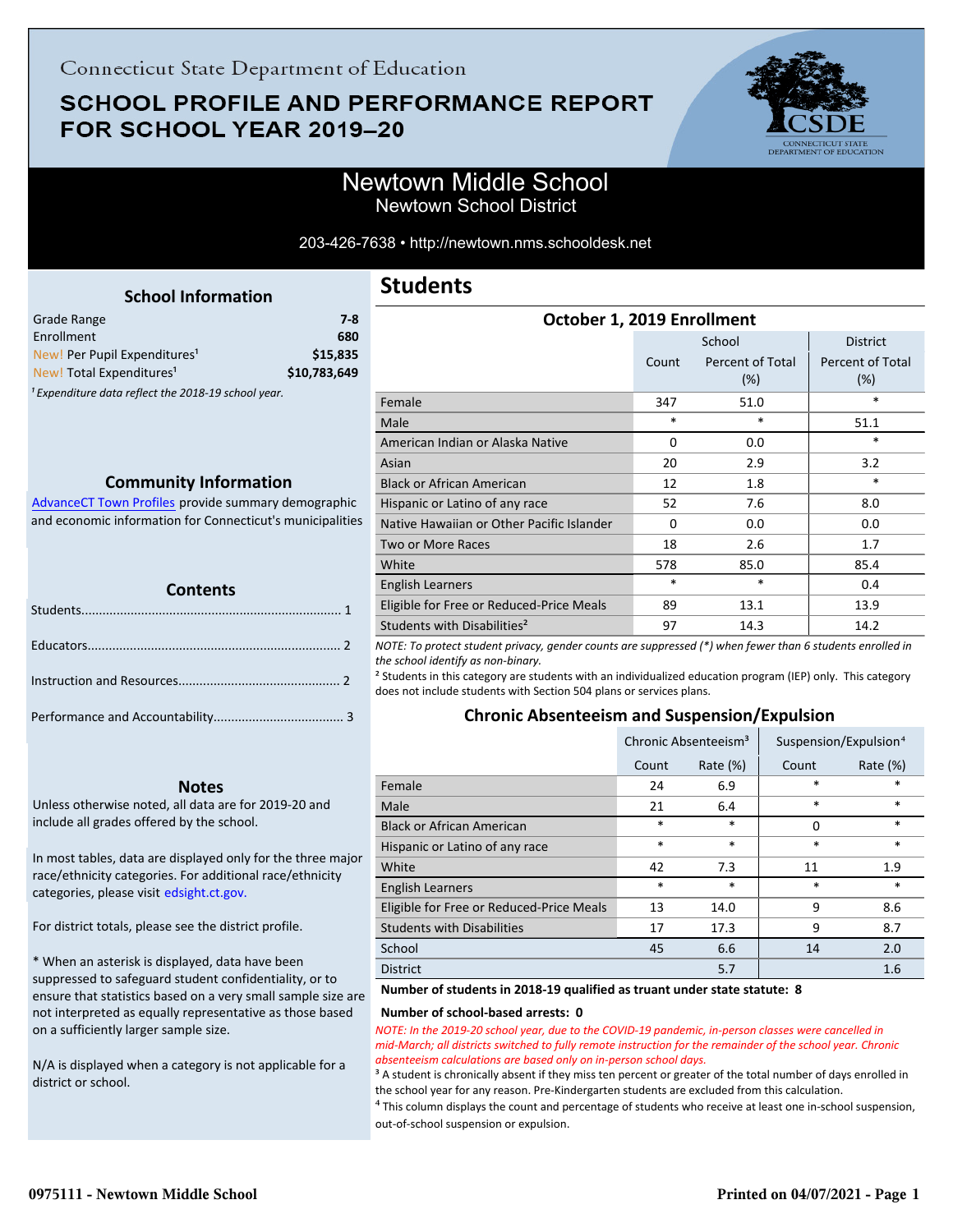# School Profile and Performance Report for School Year 2019-20 Newtown Middle School Newtown School District

# **Educators**

Gen

Spec

Libr

| <b>Full-Time Equivalent (FTE)<sup>1</sup> Staff</b><br><b>Educators by Race/Ethnicity</b> |      |                                                        |          |                  |                  |
|-------------------------------------------------------------------------------------------|------|--------------------------------------------------------|----------|------------------|------------------|
|                                                                                           | FTE  |                                                        |          | School           | <b>District</b>  |
| <b>General Education</b>                                                                  |      |                                                        | Count    | Percent of Total | Percent of Total |
| Teachers and Instructors                                                                  | 50.9 |                                                        |          | (%)              | (%)              |
| Paraprofessional Instructional Assistants                                                 | 2.1  | American Indian or Alaska Native                       | $\Omega$ | 0.0              | 0.2              |
| <b>Special Education</b>                                                                  |      | Asian                                                  | 1        | 1.4              | 0.9              |
| Teachers and Instructors                                                                  | 7.0  | <b>Black or African American</b>                       |          | 1.4              | 0.2              |
| Paraprofessional Instructional Assistants                                                 | 16.7 | Hispanic or Latino of any race                         | 0        | 0.0              | $1.6\,$          |
| <b>Administrators, Coordinators and Department Chairs</b>                                 |      | Native Hawaiian or Other Pacific                       | $\Omega$ | 0.0              | 0.0              |
| School Level                                                                              | 2.5  | Islander                                               |          |                  |                  |
| Library/Media                                                                             |      | Two or More Races                                      | $\Omega$ | 0.0              | 0.0              |
| Specialists (Certified)                                                                   | 1.0  | White                                                  | 71       | 97.3             | 97.0             |
| Support Staff                                                                             | 1.0  |                                                        |          |                  |                  |
| <b>Instructional Specialists Who Support Teachers</b>                                     | 2.5  | <b>Classroom Teacher Attendance, 2018-19</b>           |          |                  |                  |
| Counselors, Social Workers and School Psychologists                                       | 7.0  |                                                        |          | School           | <b>District</b>  |
| School Nurses                                                                             | 2.3  | Average # of FTE Days Absent Due to Illness or<br>12.4 |          | 11.0             |                  |
| Other Staff Providing Non-Instructional Services/Support                                  | 23.6 | <b>Personal Time</b>                                   |          |                  |                  |

<sup>1</sup> In the full-time equivalent count, staff members working part-time in the school are counted as a fraction of full-time. For example, a teacher who works half-time in a school contributes 0.50 to the school's staff count.

# **Instruction and Resources**

## **New! School-Level Expenditures²: 2018-19**

|                                       | Total $(5)$  | Per Pupil (\$) |
|---------------------------------------|--------------|----------------|
| Instruction                           | \$6,690,293  | \$9,824        |
| <b>Support Services - Students</b>    | \$1,514,367  | \$2,224        |
| Improvement of Instruction            | \$171,518    | \$252          |
| Library and Media Services            | \$177,155    | \$260          |
| <b>Support Services - Instruction</b> |              |                |
| Support Services - School-Based       | \$612,106    | \$899          |
| Operation and Maintenance of Plant    | \$1,499,624  | \$2,202        |
| Transportation Other Than to/From     | \$6,365      | \$9            |
| <b>Enterprise Operations</b>          | \$112,222    | \$165          |
| <b>Minor School Construction</b>      |              |                |
| Total                                 | \$10.783.649 | \$15,835       |

## **Students with Disabilities Who Spend 79.1 to 100 Percent of Time with Nondisabled Peers³**

|                              | Count  | Rate (%) |
|------------------------------|--------|----------|
| Autism                       | *      | $\ast$   |
| <b>Emotional Disturbance</b> | 12     | $\ast$   |
| Intellectual Disability      | O      | 0.0      |
| Learning Disability          | 28     | 70.0     |
| Other Health Impairment      | 23     | 85.2     |
| <b>Other Disabilities</b>    | $\ast$ | $\ast$   |
| Speech/Language Impairment   |        | 0.0      |
| School                       | 71     | 73.2     |
| <b>District</b>              |        | 73.8     |
|                              |        |          |

<sup>3</sup> This table includes students ages 6-21 with an IEP or services plan.

² Expenditures may be supported by local tax revenues, state grants, federal grants, municipal in-kind services, tuition and other sources.

## **School Schedule**

| <b>Days of Instruction</b>            | 182      |
|---------------------------------------|----------|
| <b>Hours of Instruction Per Year</b>  |          |
| Grades 1-12 and Full-Day Kindergarten | 990      |
| Half/Extended Day Kindergarten        | N/A      |
| <b>School Hours for Students</b>      |          |
| <b>Start Time</b>                     | 08:00 AM |
| End Time                              | 02:32 PM |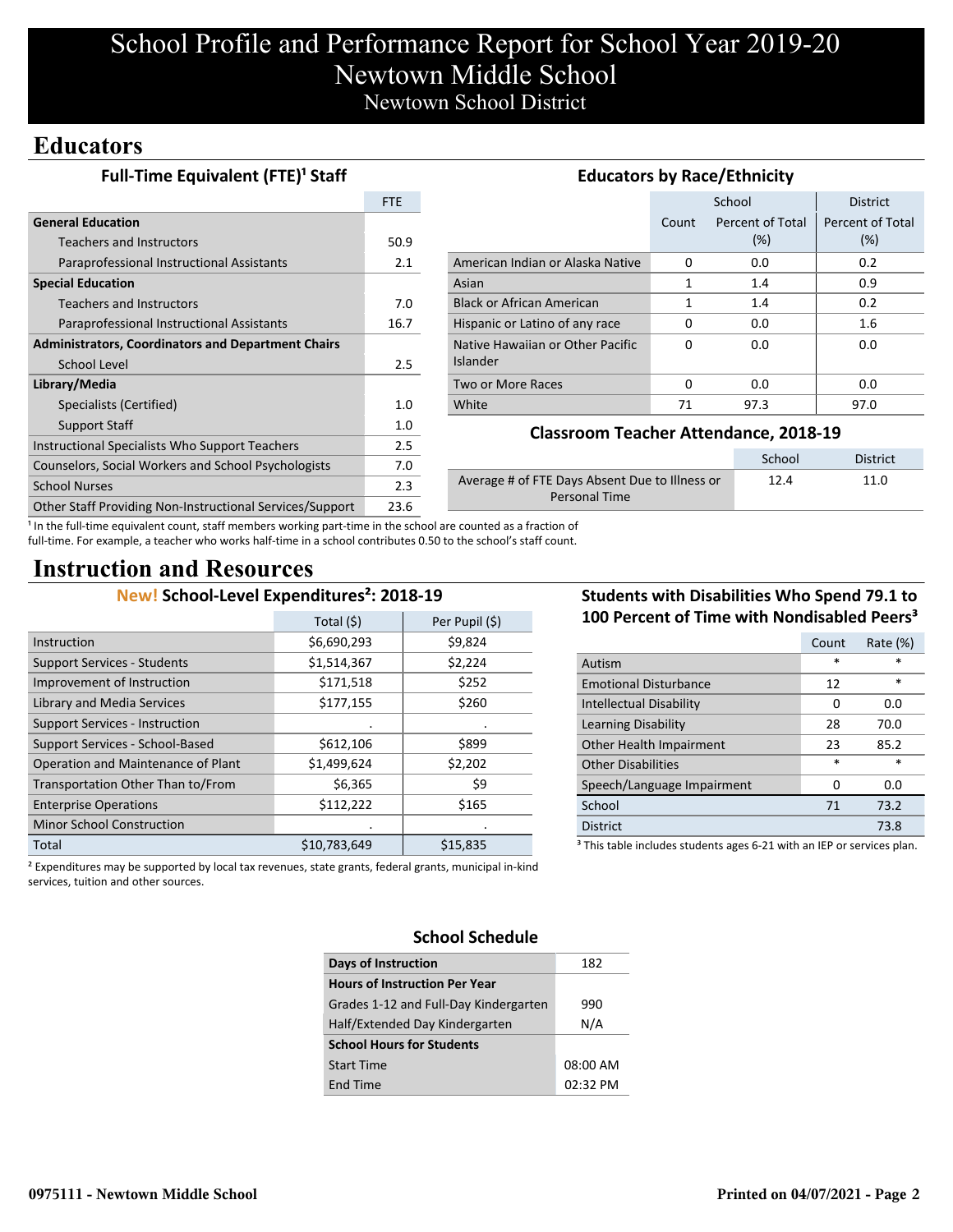# School Profile and Performance Report for School Year 2019-20 Newtown Middle School Newtown School District

# **Performance and Accountability**

### **School Performance Index (SPI)**

A School Performance Index (SPI) is the average performance of students in a subject area (i.e., ELA, Mathematics or Science) on the state summative assessments. The SPI ranges from 0-100. An SPI is reported for all students tested in a school and for students in each individual student group. Connecticut's ultimate target for an SPI is 75.

*[NOTE: Due to widespread school closures related to the novel Coronavirus disease \(COVID-19\), Connecticut's request for a waiver of statewide assessment, accountability and](https://portal.ct.gov/-/media/SDE/Student-Assessment/Main-Assessment/CT-Covid19-WaiverResponse.pdf) reporting requirements in the Elementary and Secondary Education Act (ESEA) for the 2019-2020 school year was approved. Therefore, no table is shown here. For additional information, please view Connecticut's waiver response at: https://portal.ct.gov/-/media/SDE/Student-Assessment/Main-Assessment/CT-Covid19-WaiverResponse.pdf*

### **National Assessment of Educational Progress (NAEP): Percent At or Above Proficient<sup>1</sup>**

|                        | <b>NAEP 2019</b> | <b>NAEP 2013</b> |          |
|------------------------|------------------|------------------|----------|
| <b>READING</b>         | Grade 4 Grade 8  |                  | Grade 12 |
| Connecticut            | 40               | 41               | 50       |
| <b>National Public</b> | 34               | 32               | 36       |
| <b>MATH</b>            | Grade 4 Grade 8  |                  | Grade 12 |
| Connecticut            | 45               | 39               | 32       |
| <b>National Public</b> | 40               | 33               | 25       |

<sup>1</sup> NAEP is often called the "Nation's Report Card." It is sponsored by the U.S. Department of Education. This table compares Connecticut's performance to that of national public school students. Performance standards for state assessments and NAEP are set independently. Therefore, one should not expect performance results to be the same across Smarter Balanced and NAEP. Instead, NAEP results are meant to complement other state assessment data. To view performance on NAEP by student group, click here.

### **Physical Fitness Tests: Students Reaching Health Standard**

*NOTE: Due to widespread school closures related to the novel Coronavirus disease (COVID-19), Connecticut's request for a waiver of statewide assessment, accountability [and reporting requirements in the Elementary and Secondary Education Act \(ESEA\) for the](https://portal.ct.gov/-/media/SDE/Student-Assessment/Main-Assessment/CT-Covid19-WaiverResponse.pdf) 2019-2020 school year was approved. Therefore, no table is shown here. For additional information, please view Connecticut's waiver response at: https://portal.ct.gov/-/media/SDE/Student-Assessment/Main-Assessment/ CT-Covid19-WaiverResponse.pdf*